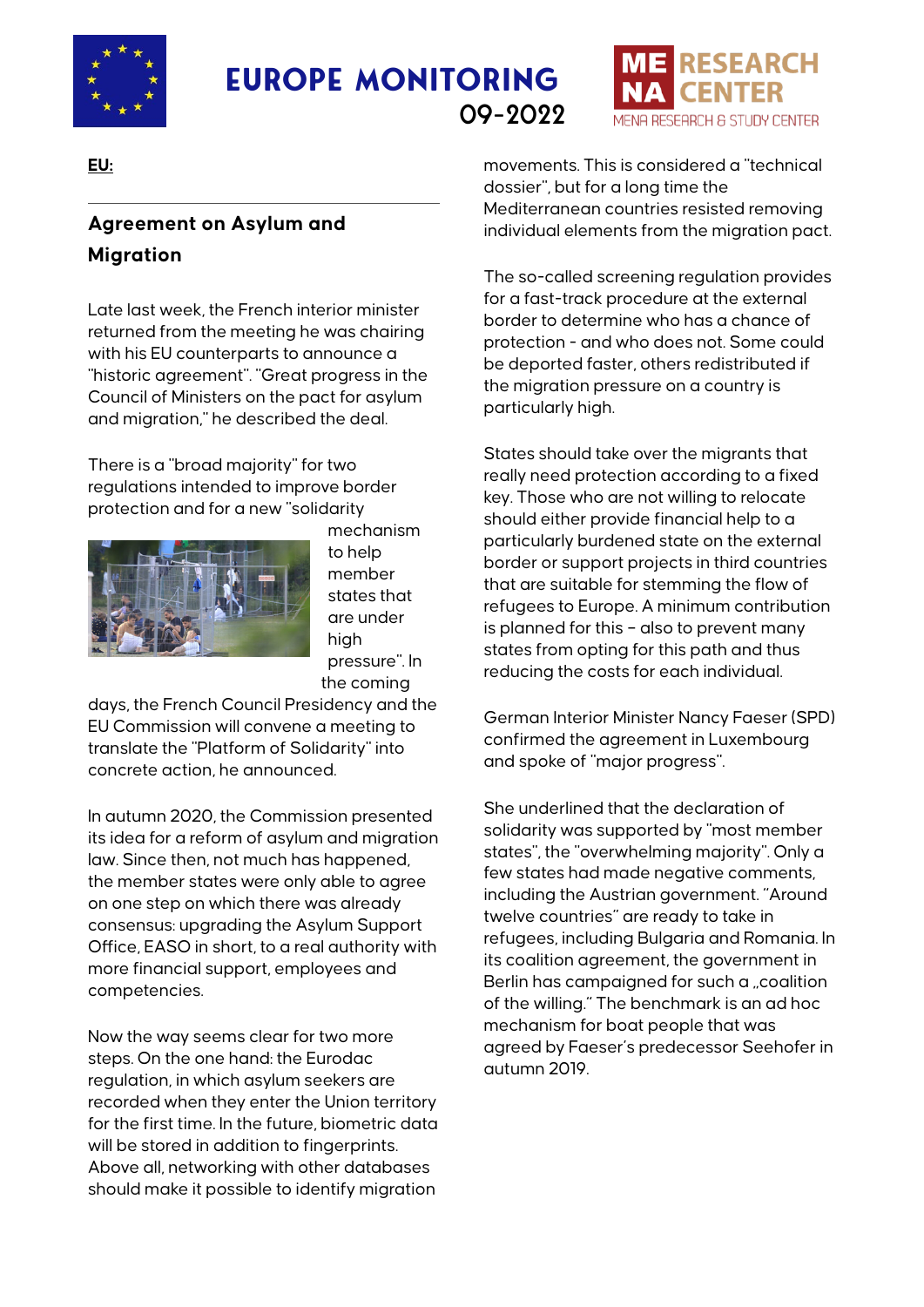### **Israel and Egypt new suppliers of gas to the EU**

In its efforts to make its natural gas supply independent of Russia, the European Union is counting on cooperation between Egypt and Israel. Commission President Ursula von der Leyen was in Cairo last Wednesday

when Energy **Commissioner** Kadri Simson, **E**gyptian Petroleum Minister Tarek El-Molla and Israeli Energy Minister Karine



Elharrar signed a memorandum of understanding. It is planned that natural gas produced by Israel will be pumped to the Egyptian Mediterranean coast and liquefied there. It will then be shipped to the EU.

The agreement is "a big step forward in Europe's energy supply," praised von der Leyen. At the same time, she spoke of a "first step on the way to a Mediterranean-wide agreement". Elharrar said in a "historic moment, little Israel has become a significant player in the global energy market."

According to an estimate by the Israeli TV channel 12, natural gas exports to the EU could bring the state almost 280 million euros a year. There are large deposits of natural gas off the coast of Israel and neighboring countries. So far, however, Israel has not exported any gas to Europe; there are neither pipelines nor does Israel have liquefaction plants. Egypt, which has such facilities, aspires to become the regional hub for natural gas.

#### **Germany**

#### **New intelligence reports presented**

Right, left, Islamist, anti-Semitic, diffuse: extremism in Germany is getting more and more shades. This is shown by the report of the interior secret service for 2021, which was presented in Berlin. Right-wing extremism is now the greatest threat to democracy in Germany, as Thomas Haldenwang, President of the Federal Office for the Protection of the Constitution, stressed.

According to estimates by the Cologne federal authority, the following of Islamist groups has shrunk slightly for the first time in many years: by around 1.5 percent to 28,290 people. Accordingly, Salafist groups in particular lost their appeal. The Office for the Protection of the Constitution warns that jihadist-motivated individuals and small groups in particular still pose a great risk. The Salafist scene has become more heterogeneous, emphasized Federal Minister of the Interior Nancy Faeser: "However, the lower visibility of this scene does not reduce the potential for danger."



In contrast, the report by the State of Berlin's Office for the Protection of the Constitution increased the number of

extremist Islamists by 90 to a total of 2,260 compared to the previous year. The potential number of Salafists remains unchanged at around 1,100 people, while around 600 people continue to belong to the spectrum of political Islam.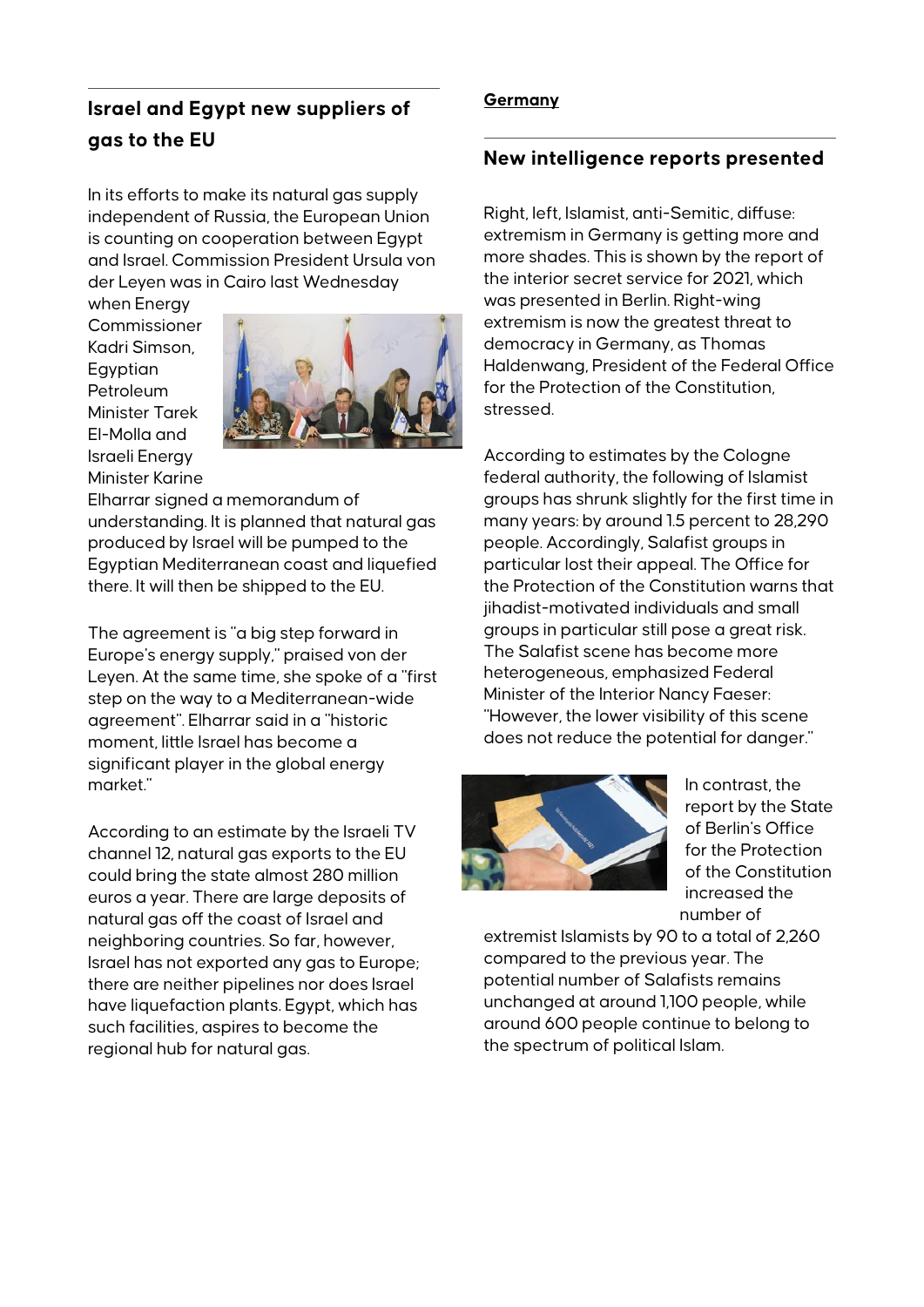### **Playing down Islamist dangers?**

Although the German interior minister, when presenting the 2021 report for the Protection



Die Bundesregierung of the Constitution, described Islamism as a "serious threat" and had promised in

the coalition agreement between the SPD, the Greens and the FDP to "resolutely" oppose Islamism, observers see no concrete action in this area. Rather, some signals from the past few months indicate that the coalition is neglecting the problem.

A joint discussion paper by the Ministry of Family Affairs and the Interior for the planned Democracy Promotion Act is one example. It says: "Right-wing extremism, racism and anti-Semitism are just as much an attack on our social coexistence as antigypsyism, and Muslimophobia, antifeminism, queer hostility and other ideologies of inequality and discrimination." Islamic fundamentalism does not appear here.

Parliamentary State Secretary Sven Lehmann (Greens) said at the request of the conservative CDU/CSU faction in the Family Committee: There are no plans to explicitly name all forms of extremism in the law. This would later be "the subject of the program guidelines".

"In a legal regulation, prevention of Islamist extremism must be clearly named as a task," says a statement by the "Federal Working Group on Religiously based Extremism", in which civil society organizations for the prevention of Islamism have joined forces. It finds it irritating that Islamism is left out here.

### **Ditib Imam pays homage to Hamas and Muslim Brotherhood**

The German-Turkish mosque association Ditib employs an imam in Hamburg who praised a leading founder of the Islamist terrorist organization Hamas: In a Facebook post dated April 18, 2021, which has since been deleted, the imam Hasan Caglayan

named Hamas founder Ahmad Yasin as one of "five beautiful people" with "messages and teachings for all those who care



about the cause of Jerusalem". Yasin founded Hamas with the Muslim Brotherhood in 1986 and called for violent resistance and suicide bombings against Israelis.

According to the statement, the theologian was initially called back to Turkey, but he is now preaching again on German soil, in a mosque in Hamburg.

The Board of Directors of Ditib Nord confirmed: "Mr. Caglayan works as an imam in one of our communities. However, as a member of the Ditib Nord board, we are not aware of the postings that were pointed out to us." A review is being consulted internally. In response to a query more than three months later, the Board of Management stated that the investigations had not yet been completed and were nearing completion. The case will be "integrated and processed internally in a very broad-based review process".

According to information from the daily newspaper "Welt", Caglayan was also employed as deputy religious attaché at the Turkish Consulate General in Hamburg last year. The religious attachés oversee the Ditib imams and are controlled by the Turkish Foreign Ministry.